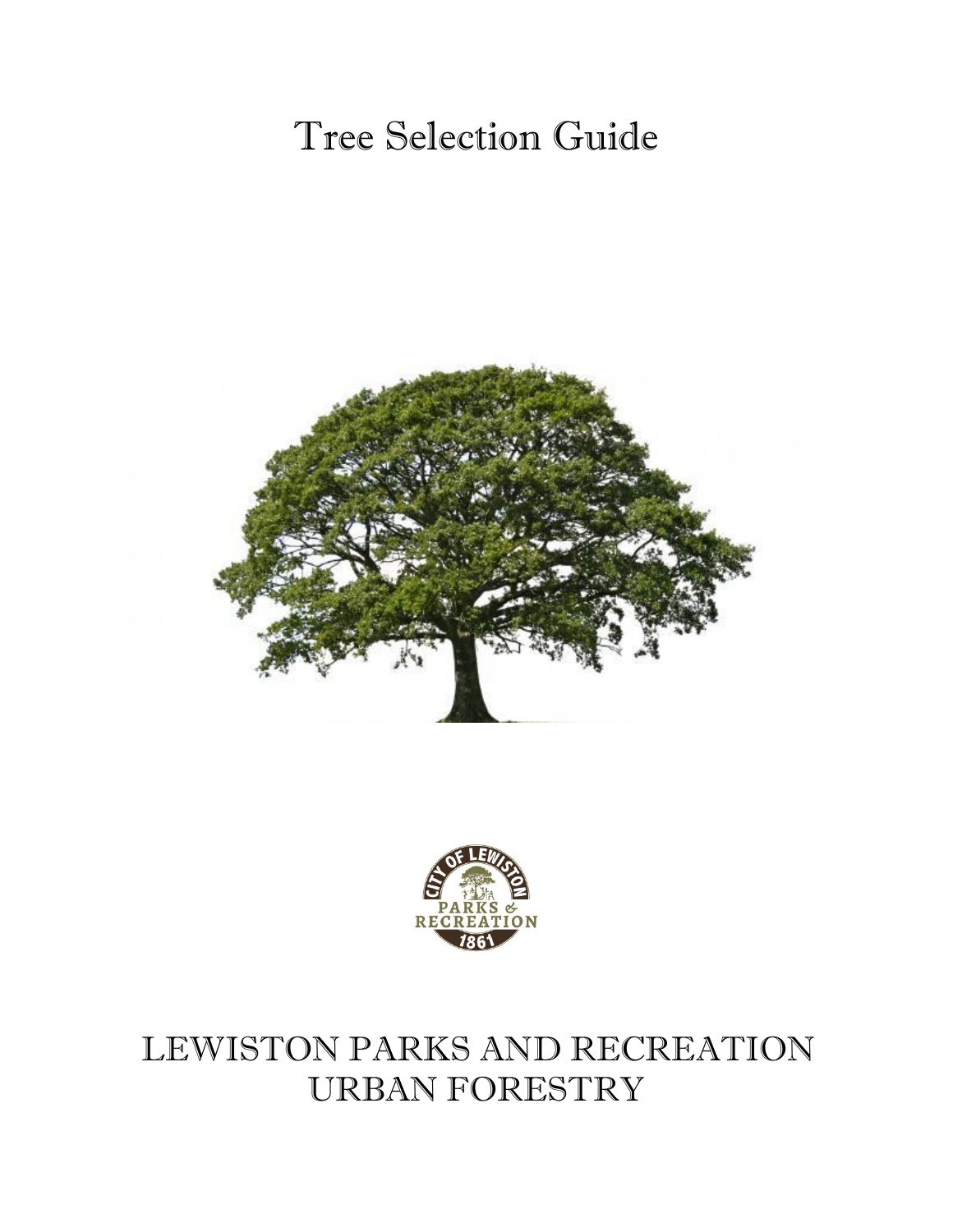Acknowledgements:

The City of Lewiston appreciates the spirit of cooperation expressed by the City of Pocatello Tree Commission and the J.F. Schmidt Nursery in allowing the use of their tree guide formats and technical information contained in this Tree Selection Guide. Also, a special thanks to Mr. Gary Bates with the Idaho Department of Land for his assistance in the development of the Lewiston Tree Selection Guide.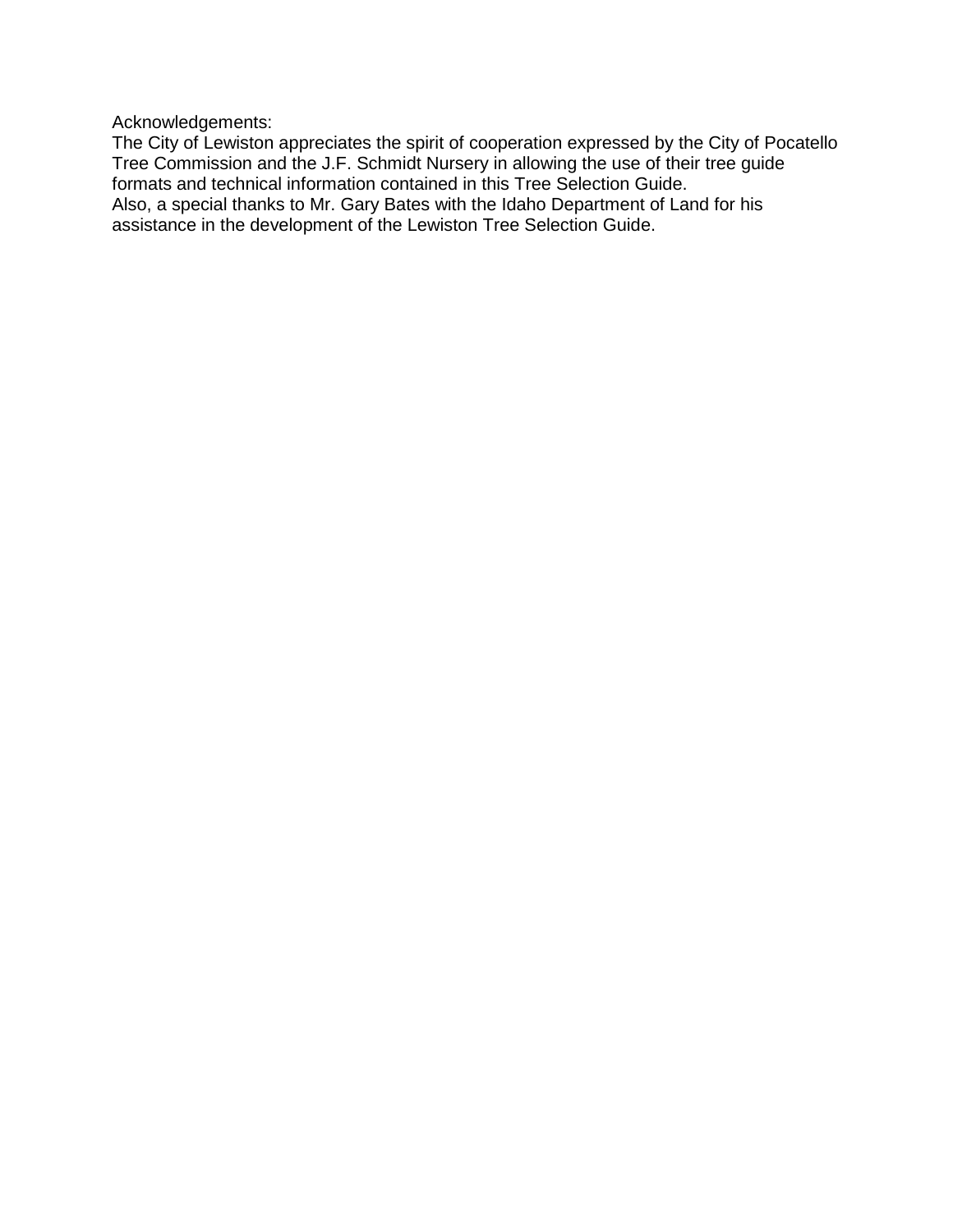## **How to Use This Guide**

This guide is divided into sections determined by the width, height and spacing requirements that trees will need at maturity. Broadleaf trees (trees that normally shed their leaves annually) have been arranged into classes, Small, Medium & Large for easy reference. Conifers (mostly evergreen trees), are listed next in alphabetical order.

- **Small** Are trees, which normally do not reach a large height or trunk diameter. They can be planted beneath power lines and in smaller planting areas. Typical spacing 20-30 feet. (Class I) **Medium** Are usually considered medium sized trees and predominately planted for their shade and general landscape uses. Typical spacing 30-40 feet. (Class II) **Large** Many are long-lived and attain large height and trunk diameter. When selecting a tree from this class, be sure you have ample room to accommodate it at maturity. Typical spacing 40-60 feet. (Class III) **Conifers** Provide year round greenery, screening and serve as excellent wildlife
- sanctuaries. They generally should not be pruned and therefore need large growing areas away from buildings, sidewalks and driveways. Spacing varies with species.

Specific heights, crown spreads and other tree characteristics are found under the description of each tree. Trees planted in the ROW should be at least 1 ½" caliper at time of planting.

#### **Plan Before You Plant**

The importance of matching the tree and its growth requirements to the planting site cannot be over emphasized. The best planting procedures known will not save a tree that is poorly suited to the planting site. The tree must be able to tolerate factors such as unfavorable soil conditions, inadequate or excessive water levels and space or shade limitations. Selecting a tree that meets the site conditions is the single most important factor in guaranteeing its success. Begin by making a sketch of your property showing existing vegetation, utilities, sidewalks and driveways. When planting more than one tree or groups of trees, be conscious of the different planting space required for each species. Be sure to group those needing similar growing conditions together (i.e. water, light and soil types). In Idaho you must call Digline at 1-800-342- 1585 before digging.

To select the planting site and the tree that best fits your needs, carefully consider:

**A. Landscaping purpose** – To provide shade, color, a screen from the wind or to enhance wildlife habitat.

**B. Planting site** – Are overhead or underground utilities present? Make sure you give your tree adequate room to grow. Try to envision it 10-50 years into the future. How close it the tree to structures and other trees near the planting area.

**C. Soils** – In urban areas can be highly variable. Too much or too little drainage often causes trees to decline and die. Check with your county extension office for soil testing information.

**D. Maintenance** – All trees need regular watering, routine pruning and periodic inspection for pests and disease. Planning now can save time and money later.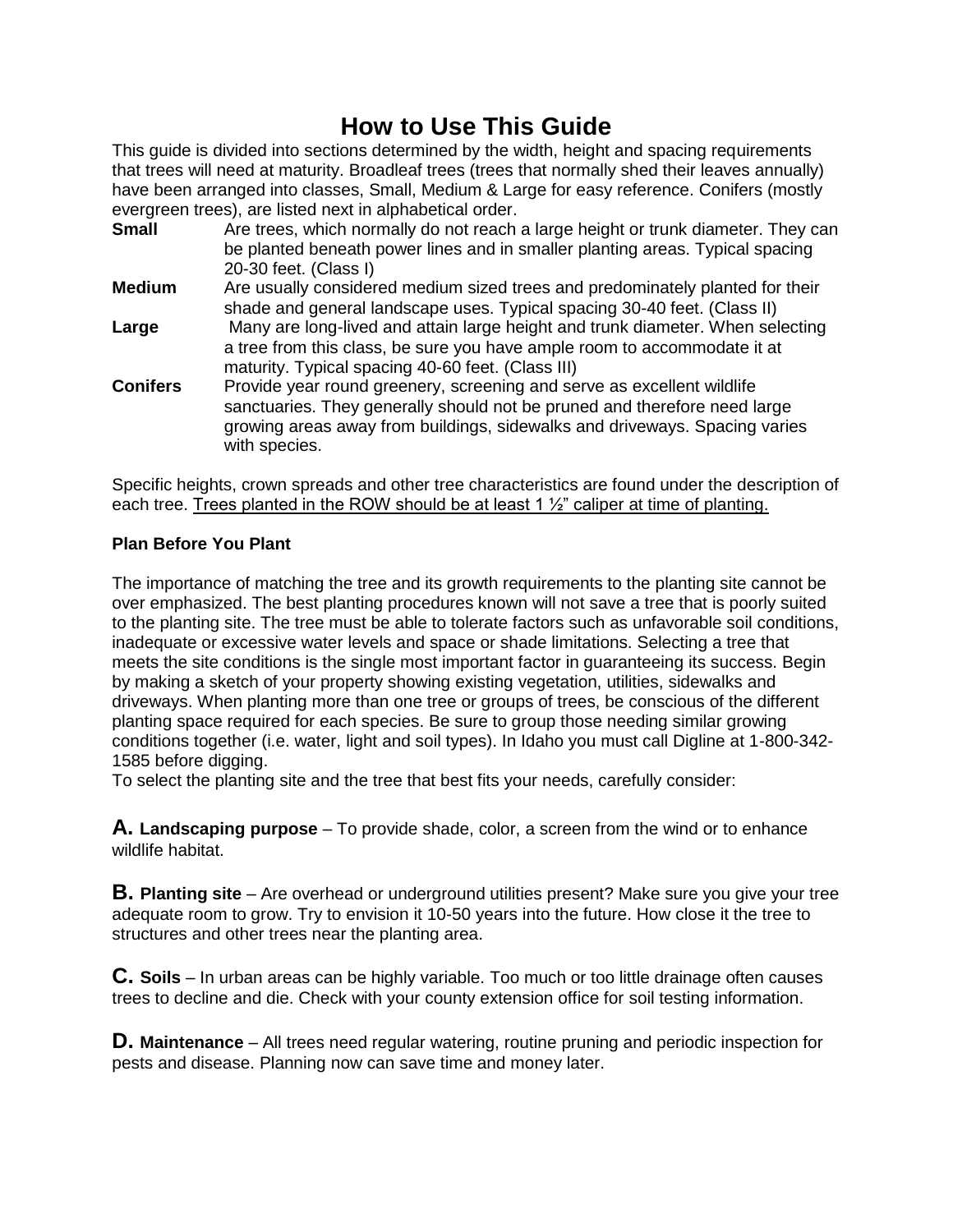## **Tree Forms**

The tree forms pictured here are examples of tree shapes at maturity. It should give you a good idea of how the tree will look and help you plan its inclusion in your landscape. These forms are referred to under the tree characteristics in this guide.

## **Tree Planting Instructions**

The three most common types of planting stock found at local nurseries are in containers, bare root, or balled and burlapped (B&B). Planting procedures will vary depending on the type of stock selected. Each has advantages and disadvantages, but a sturdy tree will result by carefully following the procedures outlined below.

1. Dig hole 2-3 times as wide as the root ball and the same depth as the tree was planted in the nursery. Make sure the sides of the hole are rough and uneven. This helps the roots become established in the native soil. Continue with the steps below, depending on the type of stock you are planting.

| Type:                       | <b>Planting Procedure:</b>                                                                                                                                                                                                                                                                                                                                                                                                                                                                                                                                                                                                                                                         |
|-----------------------------|------------------------------------------------------------------------------------------------------------------------------------------------------------------------------------------------------------------------------------------------------------------------------------------------------------------------------------------------------------------------------------------------------------------------------------------------------------------------------------------------------------------------------------------------------------------------------------------------------------------------------------------------------------------------------------|
| Container-grown             | Gently remove container and inspect the root<br>ball for circling roots. If only a few are found,<br>gently separate and spread them outward.<br>Eliminate masses of circling roots by cutting 2-<br>4 vertical slices on the root ball sides to a<br>depth of one-half inch and cut a shallow "X" on<br>the bottom of the root ball. Cutting circling<br>roots in this way allows growth of new roots<br>into the surrounding native soil. Place the root<br>ball in the planting hole, making sure that the<br>top is level with or slightly higher than the<br>surrounding ground.                                                                                              |
| <b>Balled and Burlapped</b> | Carefully set the tree into the planting hole so<br>the top of the root ball is level with or slightly<br>higher than the surrounding ground. If the tree<br>is in a wire basket, completely remove it, if<br>possible, or remove the upper one-half after<br>the tree is in its final planting position. Take<br>care not to damage the roots or disturb the<br>integrity of the root ball. Adjust the position<br>using pressure on the root ball; don't move it<br>by twisting the trunk. Straighten the tree and<br>stabilize it by adding soil around the bottom<br>portion of the root ball. Cut and remove all<br>twine, and cut the burlap half way down the<br>root ball. |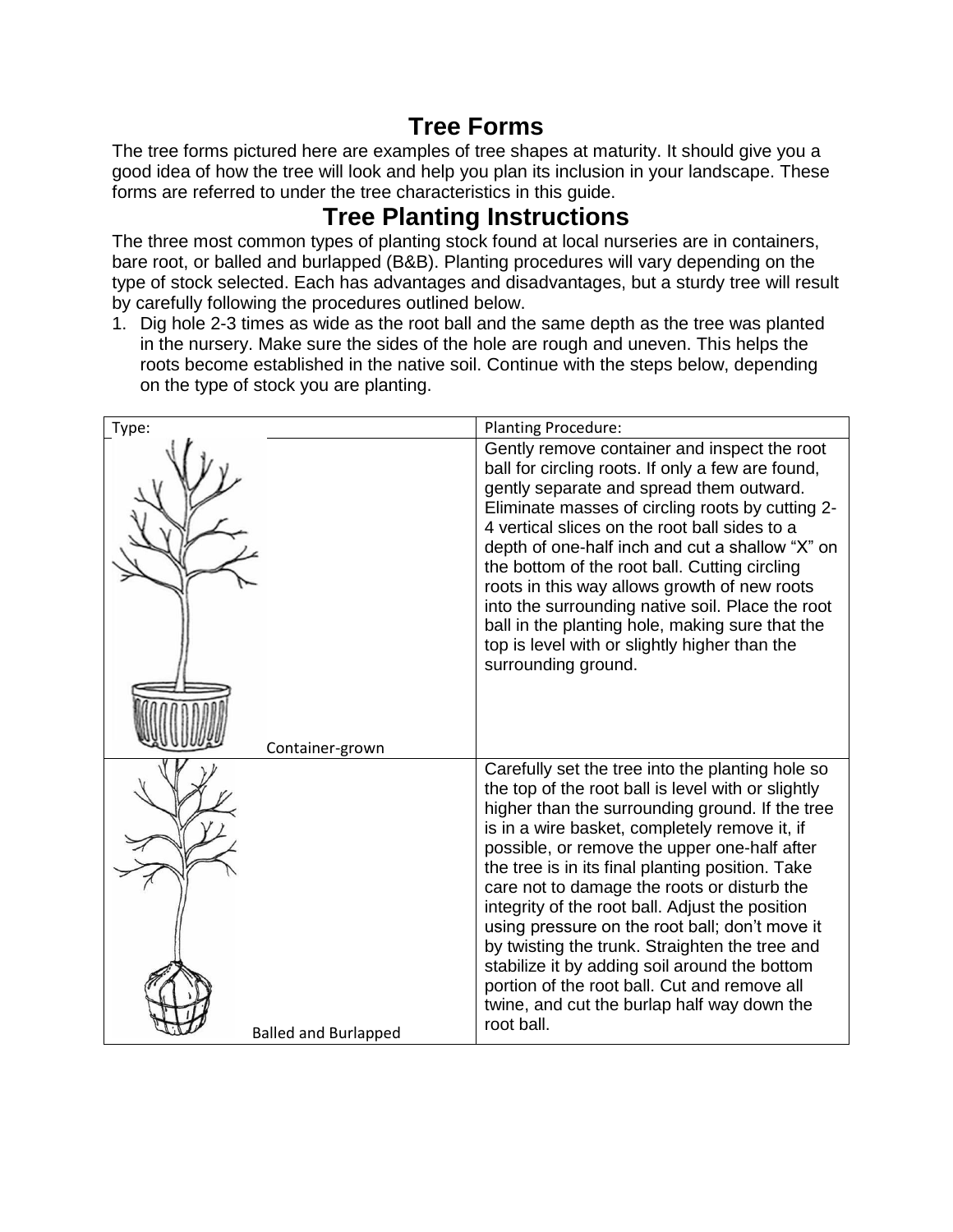

## **Tree Planting Instructions Continued**

2. Stand back and inspect the tree from several sides to make sure it's straight. If not, move the tree in the hole until it stands straight. Backfill with soul around the roots until it is half full. Water sparingly to settle the soul and remove air pockets. Lightly tamp the soil in with the shovel handle to compress the soil around the root ball, taking care not to damage the roots. Continue adding soil until the hole is filled. **Do Not** cover the top of the root ball with soil.

3. With the remaining soil, build a basin around the edge of the filled hole. Fill the basin with wate several times and allow it to soak in to the root ball between each filling. Add soil where excessive settling has occurred.

4. Fill the basin with 2-3" of wood chips. Do not place chips directly against the trunk, as this may promote stem rot.

5. Unless you live in a windy area, it is not necessary to stake the tree. If you do stake, use flexible ties and remove them after one year. Stake if the root ball is fractured or the trunk is not stable.



Important note: Wrapping the stem of the tree with a white material is often necessary to protect the stem from sunscald, deer antler rubbing, and damage from lawnmowers.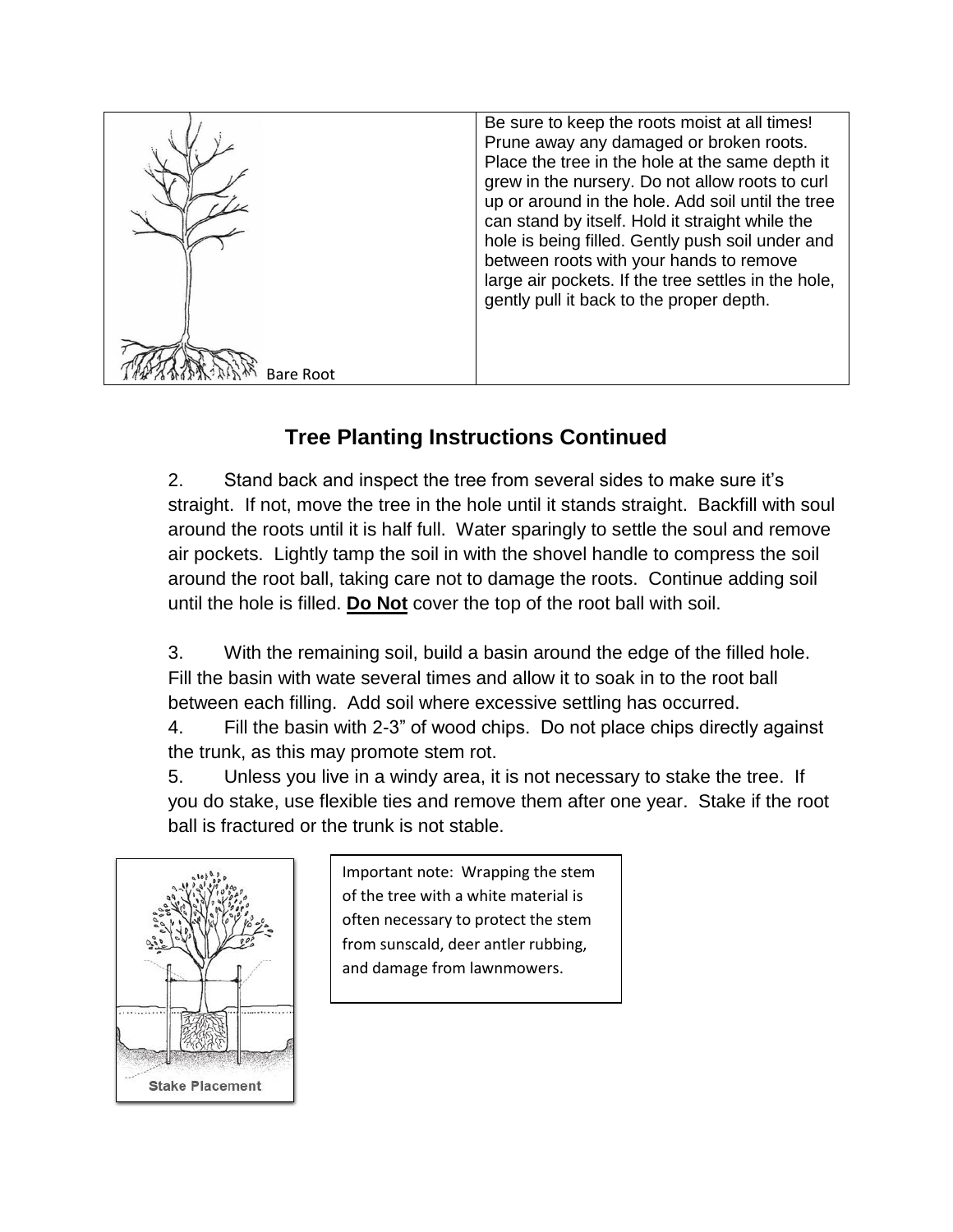#### **Maintaining Healthy Trees**

Once a tree is planted there are several things that must be done to help ensure its survival. Most of the threats to the health and life of young trees can be avoided or reduced with a few simple precautions. Please read the following post-planting care tips carefully.

#### **Watering**

Watering the tree regularly during the first year is critical to its establishment. Apply about 1  $\frac{1}{2}$ " per week at one time rather than watering daily. Place a shallow pie pan under the tree canopy and water the area until 1  $\frac{1}{2}$  accumulates in the pan. Depending on your sprinkler system, it may take  $\frac{1}{2}$  hour to 3-4 hours. Begin watering in the spring when the soils start drying out and continue until fall. Deduct rainfall received during the week from the 1  $\frac{1}{2}$ " total. Apply water more often during periods of drought and above normal temperatures.

#### **Mulching**

Mulching is a must! Mulch with wood chips top help retain soil moisture and reduce weeds. It also protects the tree from lawn mowers and weed ships. Apply mulch with 2"-3" of material at a 6' diameter. Keep mulch away from the tree trunk a few inches to avoid trunk rot. As mulch decomposes, it enriches the soil and provides organic matter and beneficial microorganisms.

#### **Fertilizing**

Fertilizers are natural or synthetically produced elements applied to the soil or foliage of the plants to supply nutrients necessary for normal or accelerated growth. With the exception of nitrogen, fertilizing with other nutrients is usually not required unless a known deficiency exists. As long as your trees have normal leaf size and color and appear to be growing well, the nutrients in the soil are probably adequate.

If a deficiency is suspected, a soil analysis should be done to determine what nutrient or mineral is deficient. Testing can usually be performed by an agricultural soil laboratory or by your local county extension office. After testing, a report is prepared for you identifying what nutrients need to be applied since over application of certain elements over time can be harmful to your trees.

Over fertilization can contribute to ground water contamination or pollution of adjacent bodies of water. If nitrogen is applied, slow release formulas are recommended as they will limit the chances of root 'burning', which can be causedby some forms of quick release, high concentrate, nitrogen fertilizers. Natural organic forms of nitrogen are your best choices for fertilizing.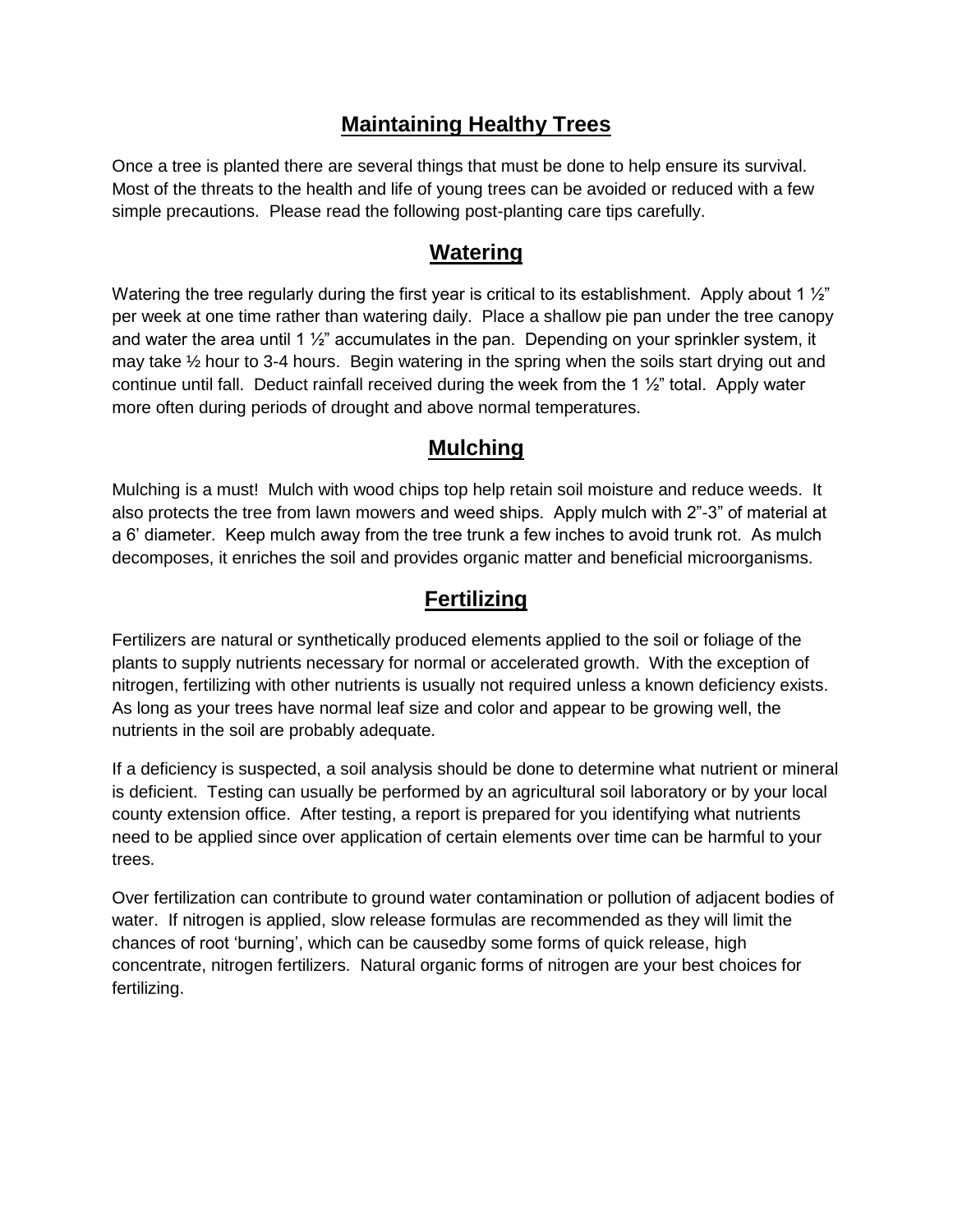#### **Pruning**

Pruning is the most common tree maintenance procedure. Pruning to improve structure or enhance vigor is associated with mature or aging trees. When planting young trees, prune to remove the dead, broken, or crossing branches. Cut the branches to just outside the branch collar. Avoid flush cuts or stubs. Do not apply wound dressings to the cut area after pruning. It is not necessary and may impede the tree's natural healing process. For more information, please call (208) 791-9602

#### **Pests**

Some of the more common forms of pests include insects, mites, bacteria, fungi and viruses. There are many organisms in the landscape that are considered pests because of the amount of damage they cause the host plant or because they may be present in such large numbers that they become undesirable. However, some of these organisms **do not** harm plants but are truly beneficial to the host plant and are a valuable component of the ecosystem.

Many pest problems occur as a result of improper watering, poor plant stock, or an inferior planting site. Trees that are poorly adapted to a particular site are usually the most affected by pests. Choosing the appropriate tree and plating it in an environment capable of sustaining good growth will significantly reduce many pest problems.

In selecting the trees for the illustrated section of this guide, we have chosen species that have adapted well to our local environment. Although we have listed certain pests associated with these trees, with the proper attention to correct planting procedures, growing conditions and maintenance, you will promote a tree's best protection against pests. . . **Good Health!**

#### **Weeds and Herbicides**

Keep the area around your tree free of weeds and other competing plants. Use wood chip mulch to suppress the weeds or remove them by hand when possible. Avoid the use of herbicides near the tree as certain formulations may seriously injure or kill the tree. If you do decide to use herbicides, avoid getting any on the leaves, branches, and trunk or near the root area of any plant you wish to keep. Beware of fertilizers containing weed killers. These types fo 'wed and feed' fertilizers Should not be used over areas where tree roots are growing as they can seriously injure or even kill trees. Remember that tree roots extend well beyond the perimeter of the outermost branches.

#### **Hazard Tree Recognition**

A hazard tree is defined as any defective tree, or tree part, that poses a high risk upon its failure or fracture to cause injury to people or damage to property. A hazard tree has one or more defects, which decreases its structural integrity and gives it an increased potential for failure. Defects that are visible or detectible include cracks, decayed wood, weak branch attachment, cankers, poor tree architecture, root problems and dead trees or branches.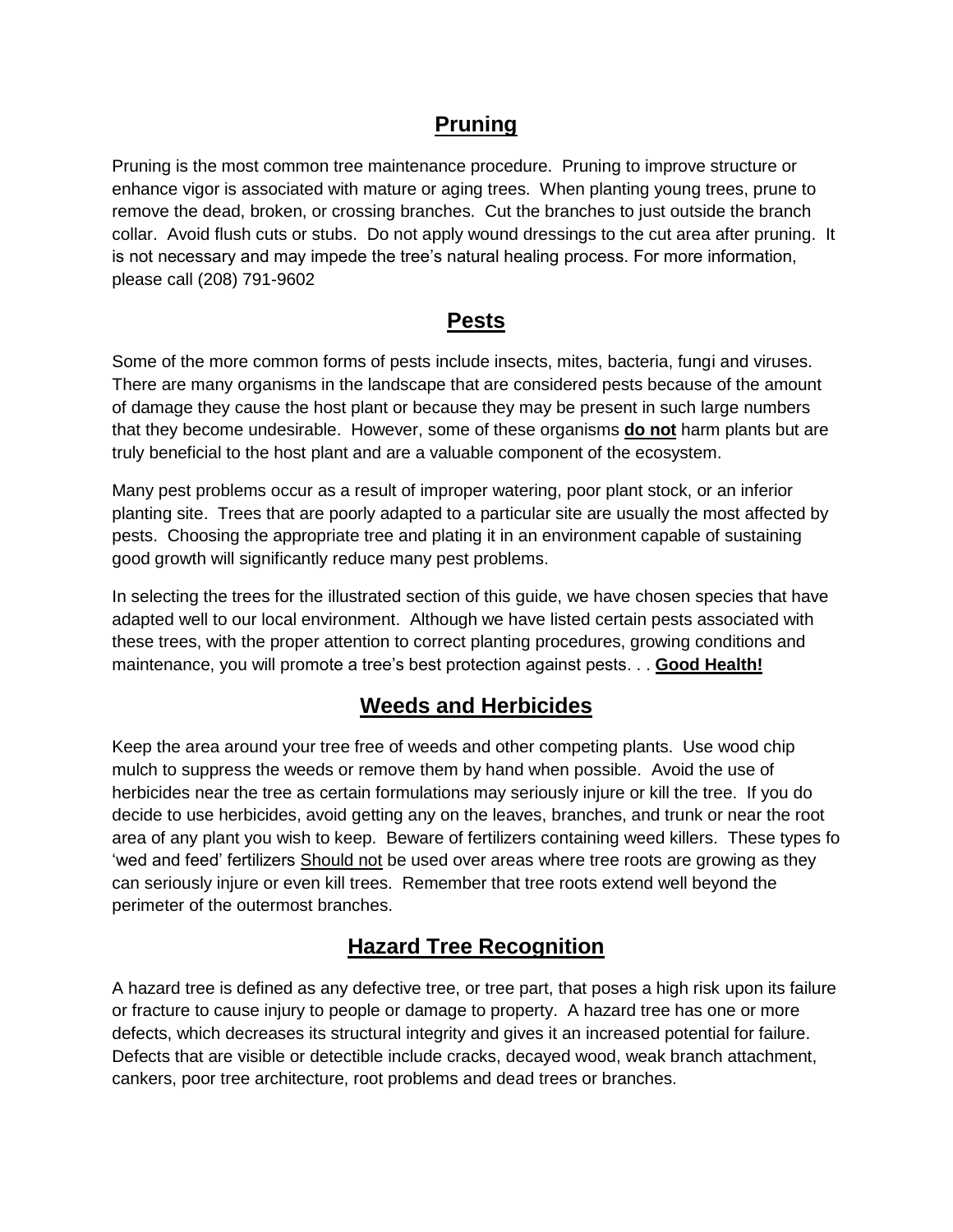A defective tree is not considered hazardous unless there is a nearby target that it could hit. A target could be a person, vehicle, tent, building, picnic table, campfire ring, recreation equipment, and so on. The term target area is used to describe an area where people or their equipment are likely to stop and congregate. An individual campsite is an example of a target area. By definition, **a hazard tree = a defective tree plus a target.**

An inspection is a systematic method of examining an rating trees. The purpose of a hazard tree inspection is to detect defective trees in target areas assess the severity of the defects and recommend corrective actions before failure occurs. Inspection priorities are based upon human mobility within the target area, the duration of site occupancy, and the level of site maintenance. Consult a licensed arborist for more information on hazard tree inspection. Remember that safety is paramount in both your yard and your community forest.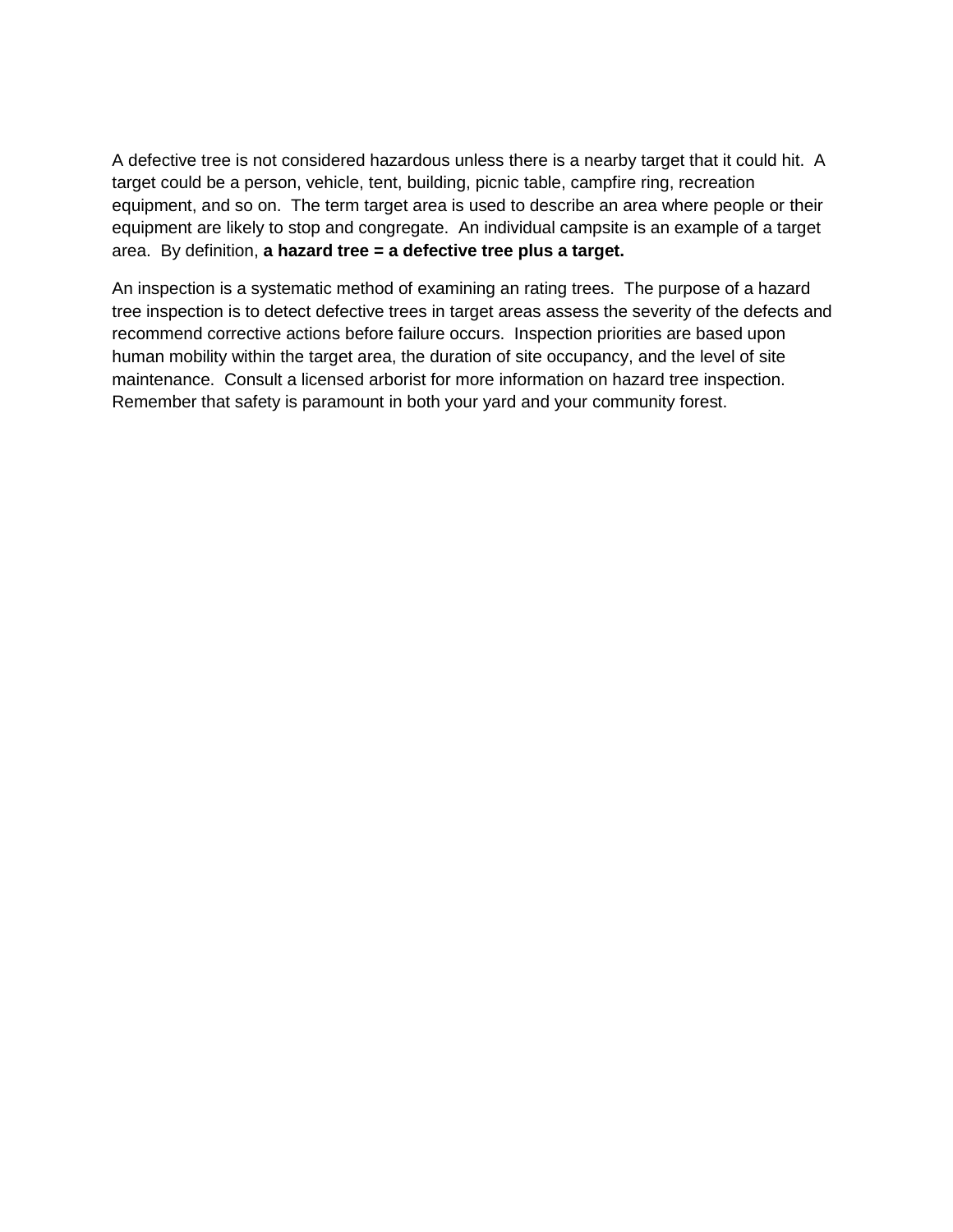### **Tree Selection Guide - Work Sheet**

| Common                                   | <b>Botancial</b>                  |              |
|------------------------------------------|-----------------------------------|--------------|
|                                          |                                   | Class        |
| Maple, Trident                           | Acer buergerianum                 |              |
| Maple, Hedge                             | Acer campestre                    |              |
| Maple, Amur                              | Acer ginnala                      |              |
| Maple, Paperbark                         | Acer griseum                      |              |
| Maple, Canyon/ Bigtooth                  | Acer grandidentaum                | L            |
| Maple, Greencolumn                       | Acer nigrum 'Greencolum'          | Ш            |
| Maple, Pacific Sunset                    | <b>Acer x Pacific Sunset</b>      | Ш            |
| Maple, Norway                            | Acer platanoides                  | Ш            |
| Maple, Norway Cloumnar                   | Acer platanoides ' Columnar       | I            |
| Maple, Norway Crimson                    |                                   |              |
| King                                     | Acer platanoides 'Crimson King'   | ı            |
| Maple, Globe Norway                      | Acer platanoides 'Globsum'        | ı            |
| Maple, Sycamore                          | Acer psuedoplatanus               |              |
| Maple, Sugar                             | Acer saccharum                    | Ш            |
| Maple, Rocky Mountain                    |                                   |              |
| Glow                                     | Acer saccharaum grandidentatum    | I            |
| Maple, Tartarian                         | Acer tartaricum                   | Ш            |
| Horsechestnut, Red                       | Aesculus x carnea 'Briotti'       | Ш            |
| Horsechestnut, Common                    | Aesculus hippocastanum            | $\mathbf{I}$ |
| Buckeye, Red                             | Aesculus pavia                    | L            |
| Alder, Black                             | Aluns glutinosa                   | $\mathbf{I}$ |
| Alder, Mountain                          | Alnus tenuifolia                  | $\mathbf{I}$ |
| Birch, European White                    | Betula pendula                    | $\mathbf{I}$ |
| Birch, River                             | Betula nigra                      | $\mathbf{I}$ |
| Birch, Whitebarked                       |                                   | $\mathbf{I}$ |
| Himalayan                                | Betula utilis 'Jacquemonti'       | Ш            |
| Hornbeam, European<br>Hornbeam, Columnar | Carpinus betulus                  |              |
| European                                 | Carpinus betulus 'Frans Fontaine' | L            |
| Hornbeam, American                       | Carpinus caroliniana              | $\mathbf{I}$ |
| Catalpa, Umbrella                        | Catalpa bungeii 'Nana'            | Ш            |
| Catalpa, Purple                          | Catalpa x erybescebs              | Ш            |
| Catalpa, Northern                        | Catalpa speciosa                  | Ш            |
| Hackberry, Common                        | Celtis occidentalis               | Ш            |
| Katsura Tree                             | Cercidiphyllum japonicum          | Ш            |
| Eastern Redbud                           | Cercis canadensis                 | L            |
| Yellowwood, American                     | Cladrastis kentukea               | Ш            |
| Dogwood, Korean                          | Cornus coreana                    |              |
| Dogwood                                  | Cornus florida                    |              |
| Dogwood, Kousa                           | Cornus kousa                      |              |
| Filbert, Turkish                         | Corylus colurna                   | Ш            |
| Hawthorne, Thornless                     |                                   |              |
| Cocksupur                                | Crataegus crus-galli 'Inermis'    | Ш            |
| Hawthorne, Black                         | Crateagus douglasii               | L            |
| Hawthorne, English                       | Crataegus Laevigata               | L            |
| Hawthorne, Lavalle                       | Crataegus lavalii                 | $\mathbf{I}$ |
| Hawthorne, Washington                    | Crataegus Washington              | L            |
| Persimmon, Common                        | Diospyros virginiana              | Ш            |
|                                          |                                   |              |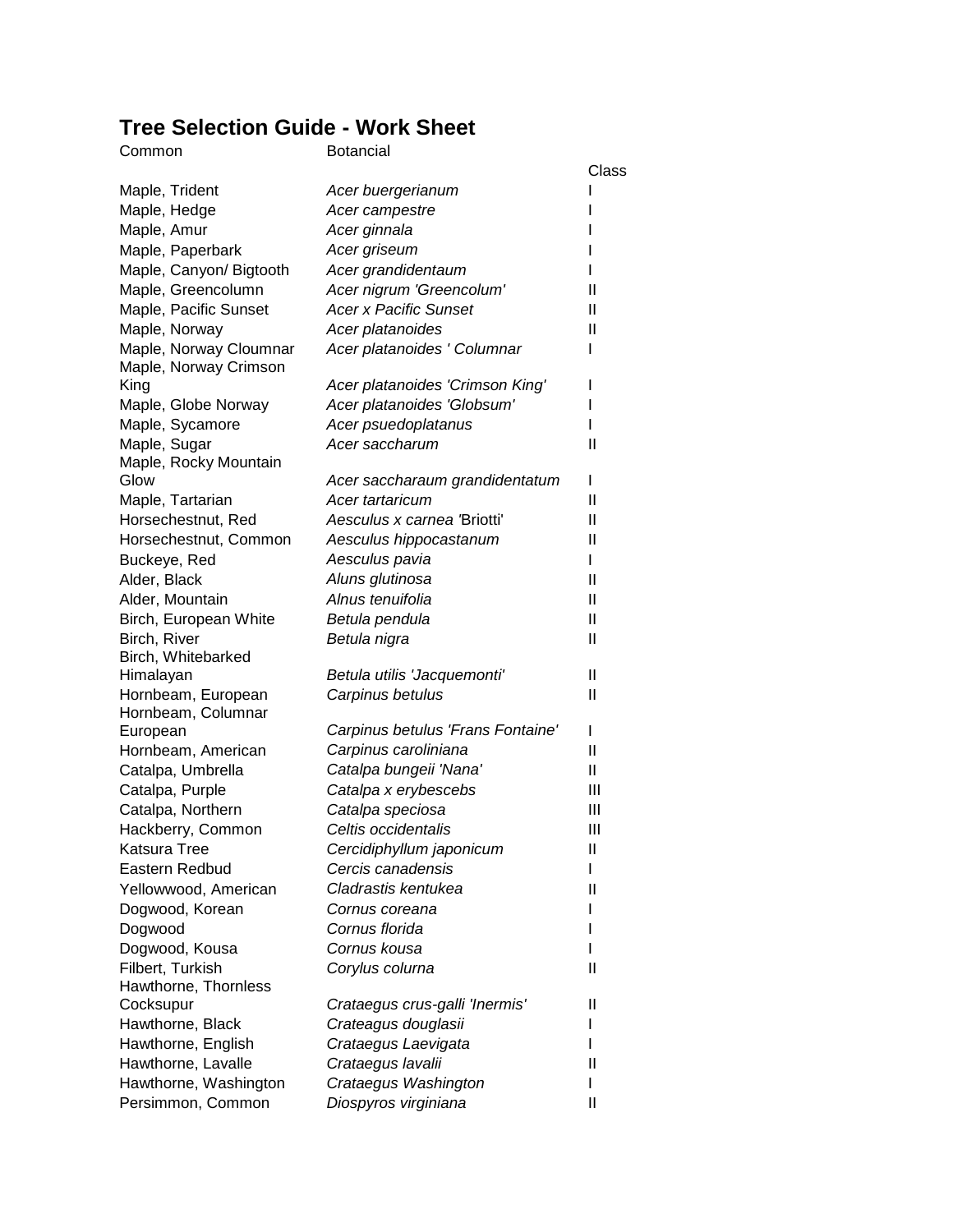| <b>Hardy Rubber Tree</b>        | Eucommia ulmoides                  | $\mathbf{I}$ |                             |
|---------------------------------|------------------------------------|--------------|-----------------------------|
| <b>Winterberry Euonymus</b>     | Euonymus bungeans                  |              |                             |
| Korean Evodia                   | Tetradium daniellii                |              |                             |
| Beech, American                 | Fragus grandifolia                 | Ш            |                             |
| European Beech                  | Fagus sylvatica                    | Ш            |                             |
| Ash, White                      | Fraxinus americana                 | Ш            |                             |
| Ash, Narrowleaf                 | Fraxinus angustifolia              | Ш            |                             |
| Ash, European                   | Fraxinus excelsior                 | Ш            |                             |
| Ash, Desert Ash                 | Fraxinus oxycarpa                  |              |                             |
| Ash, Raywood                    | Fraxinus oxycarpa 'Raywood'        | Ш            |                             |
| Ash, Green                      | Fraxinus pennsylvanica             | $\mathbf{I}$ |                             |
| Ash, Leprachaun                 | Fraxinus pennsylvanica 'Johnson'   |              |                             |
| Ash, Blue                       | Fraxinus quadrangulata             | $\mathbf{I}$ |                             |
| Ginkgo                          | Ginkgo biloba                      | $\mathbf{I}$ |                             |
| Ginkgo, Princeton Sentry        | Ginkgo biloba 'Princeton Sentry'   |              |                             |
| Honeylocust, Thornless.         | Gleditsia triacanthos var. inermis | $\mathbf{I}$ |                             |
| Coffeetree, Kentucky            | Gymnocladus dioicus                | Ш            |                             |
| Golden Rain Tree                | Koelreuteria paniculata            |              |                             |
| Sweetgum, American              | Linguidambar styraciflua           | $\mathbf{I}$ |                             |
|                                 | Liquidambar styraciflua 'Ward PP   |              |                             |
| Sweetgum, Cherokee              | 10027'                             | Ш            |                             |
| Sweetgum, Emerald               | Liquidambar styraciflua            |              |                             |
| Sentinel                        | 'Clydesform'                       | I            |                             |
| Tuliptree                       | Liriodendron tulipifera            | Ш            |                             |
| Amur Maackia                    | Maackia amurensis                  |              |                             |
| Magnolia, Cucumbertree          | Magnolia acuminata                 | Ш            |                             |
| Magnolia, Galaxy                | Magnolia x 'Galaxy'                |              |                             |
| Magnolia, Saucer                | Magnolia x soulangiana             |              |                             |
| Magnolia, Royal Star            | Magnolia sellata 'Royal Star'      |              |                             |
| Prarie Rose Crabapple           | Malus spp. -                       | I            | Dbl Pink little or no fruit |
| Crabapple Spring Snow -         |                                    |              |                             |
| White                           | Malus x 'Spring Snow' -            | L            | <b>Fruitless</b>            |
| <b>Black Tupelo</b>             | Nyssa sylvatica                    | Ш            |                             |
| American Hophornbeam,           |                                    |              |                             |
| Ironwood                        | Ostrya virginiana                  | $\mathbf{I}$ |                             |
| Persian Parrotia                | Parrotia persica                   | I            |                             |
| Corktree, Amur                  | Phellodendron amurense             | Ш            |                             |
| Corktree                        | Phellodendron lavallei             | Ш            |                             |
| Spruce, Norway                  | Picea aibes                        |              |                             |
| <b>Chinese Pistacia</b>         | Pistacia chinensis                 | Ш            |                             |
| London Plane Tree               | Plantanus aceifolia                | Ш            |                             |
| <b>Yarwood Planetree</b>        | Platanus x acerifolia'Yarwood'     | Ш            |                             |
| Amur Chokecherry                | Prunus maackii                     | Ш            |                             |
| Eruopean Bird Cherry            | Prunus padus                       |              |                             |
| Kwanzan Flowering Cherry        | Prunus serrulata 'Kwanzan'         | Ш            |                             |
| Cherry, Royal Burgandy          | Prunus serulata 'Royal Burgandy'   |              |                             |
| Cherry, Sargent                 | Prunus sargentii                   |              |                             |
| <b>Weeping Flowering Cherry</b> | Prunus spp.                        |              |                             |
| <b>Flowering Plum</b>           | Prunus spp.                        |              |                             |
| Chokecherry, Canada Red         | Prunus virginiana                  |              |                             |
| Plum, Flowering (Newport)       | Prunus cerasifera                  |              |                             |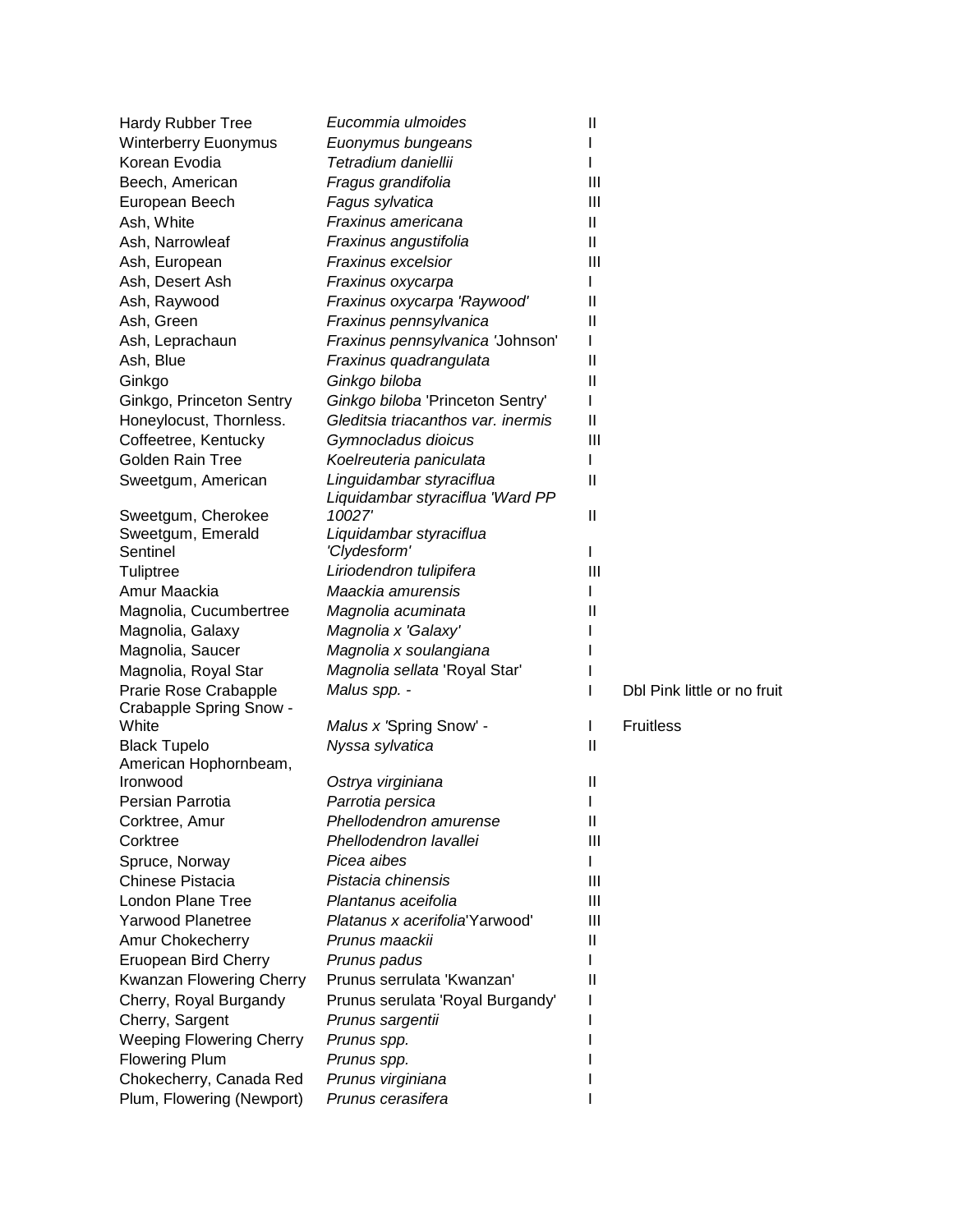| Plum, Blireiana        | Prunus x blireiana               | L              |
|------------------------|----------------------------------|----------------|
| Cherry, Spire          | Prunus x hilleri 'Spire'         | Ш              |
| Pear, Callery          | Pyrus calleryana                 | Ш              |
| Pear, Chanticleer      | Pyrus calleryana ' Chanticleer'  | $\mathbf{I}$   |
| Oak, Sawtooth          | Quercus acutissima               | Ш.             |
| Oak, White             | Quercus alba                     | $\mathbf{III}$ |
|                        | Quercus alba x Quercus robur     |                |
| Oak, Crimson Spire     | 'Crimschmidt'                    | Ш              |
| Oak, Swamp White       | Quercus bicolor                  | Ш              |
| Oak, Scarlet           | Quercus coccinea                 | $\mathbf{  }$  |
| Oak, Forest Green      | Quercus frainetto                | Ш              |
| Oak, Shingle           | Quercus imbricaria               | $\mathbf{  }$  |
| Oak, Bur               | Quercus macrocarpa               | Ш              |
| Oak, Chinkapin         | Quercus muehlenbergii            | $\mathbf{II}$  |
| Oak, English           | Quercus robur                    | $\mathbf{III}$ |
| Oak, Red               | Quercus rubra                    | Ш              |
| Oak, Shumard           | Quercus shumardii                | Ш              |
| Sassafras              | Sassafras albidum                | Ш.             |
| Pagodatree, Japanese   | Sophora japonica                 | $\mathbf{III}$ |
| Stewartia, Japanese    | Stewartia pseudocamelhia         | L              |
| Lilac, Japanese Tree   | Syringa reticulata               | L              |
| Baldcypress, Common    | Taxidium, distichum              | Ш              |
| Linden, American       | Tilia americana                  | Ш.             |
| Linden, Little Leaf    | Tilia cordata                    | Ш              |
| Linden, Corinthian     | Tilia cordata 'Corzam'           | L              |
| Linden, Summer Sprite  | Tilia cordata 'Halka'            | L              |
| Linden, Silver         | Tilia Tomentosa                  | Ш              |
| Elm, Liberty           | Ulmus americana 'Liberty'        | Ш              |
| Elm, Frontier          | Ulmus 'Frontier'                 | Ш              |
| Elm, Camperdown        | Ulmus glabra camperdownii        | Ш              |
| Elm, Allee             | Ulmus parvifolia 'Elmer II'      | Ш              |
| Elm, Chinese           | Ulmus parvifolia'                | $\mathbf{III}$ |
| Elm, Siberian          | Ulmus pumila                     | Ш              |
| Zelkova,               | Zelkova serrata                  | Ш              |
| Zelkova, Green Vase    | Zelkova serrata 'Green Vase'     | Ш              |
| Zelkova, Wireless      | Zelkova serrata 'Schmidtlow'     | Ш              |
| Zelkova, Village Green | Zelkova serrata ' Village Green' | $\mathbf{I}$   |

#### **Prohibited in ROW**

**Fruiting Apples** *Malus Malus* **Fruit on walks Fruiting Cherries Prunus** *Prunus* **Propose** *Prunus* **Prunus Prunus Prunus Propose** *Prunus* **Propose** *Prunus* **Propose** *Prunus* **Propose** *Prunus* **Propose** *Prunus* **Propose** *Propose**Propose Propose Propose* **Fruiting Pears Pyrus Pyrus Pruit on walks** Boxelder *Acer negundo* Insects, brittle **Silver Maple** *Acer saccharinum* **Brittle** Tree of Heaven *Ailanthus altissima* Invasive

Wide lower branching block ROW Paper Birch **Birch** *Betula papyrifera* Birch Borer, aphids European Birch **Betula pendula** Birch Borer, aphids **Birch Borer**, aphids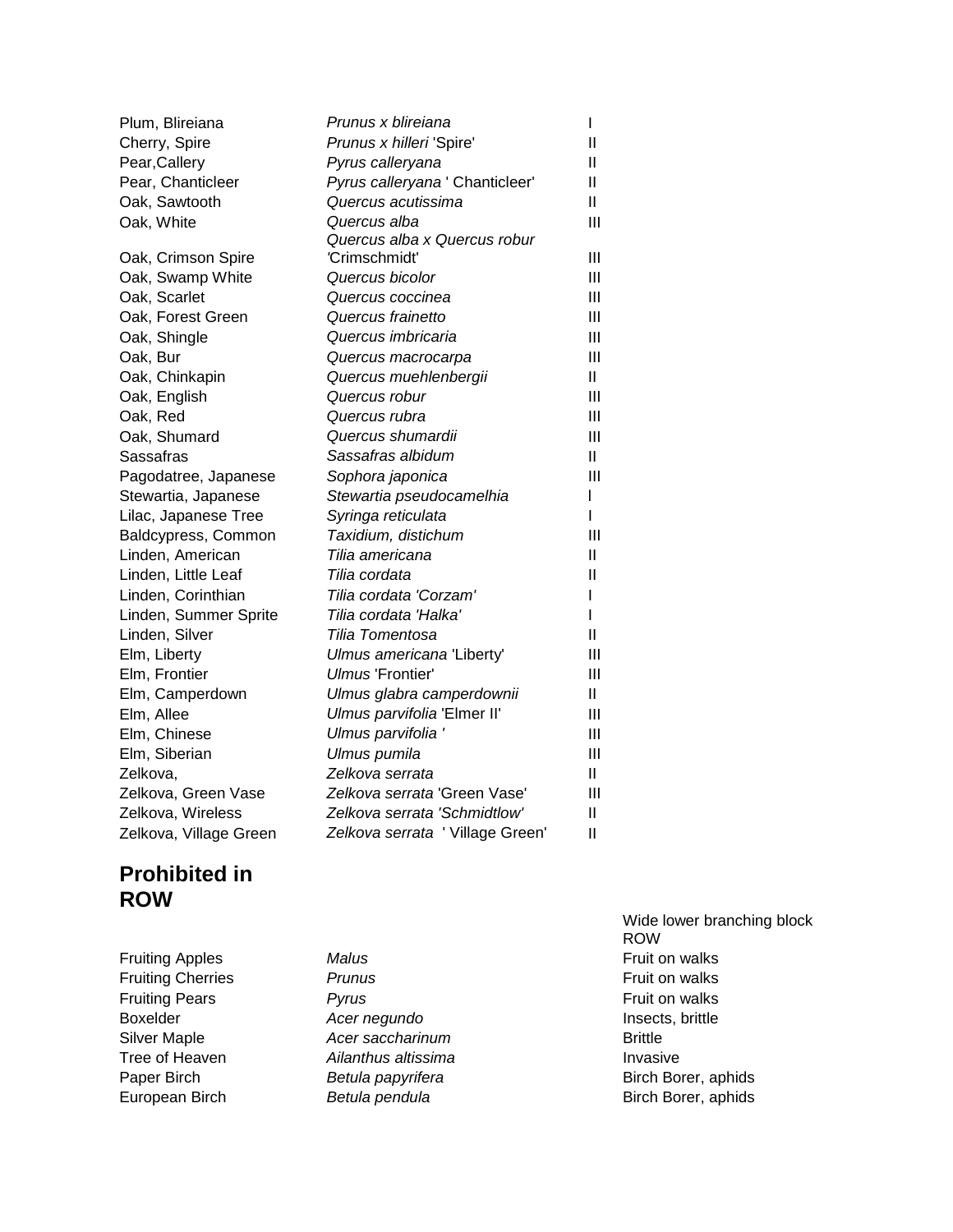| <b>Russian Olive</b>     | Elaeagnus angustifolia          | Invasive<br>Messy fruit, invasive poor |
|--------------------------|---------------------------------|----------------------------------------|
| Mulberry                 | Morus alba                      | growth habit                           |
| Poplar                   | Populus species                 | short lived, brittle                   |
| Quaking Aspen            | Populus tremuloides             | short lived, brittle                   |
| Pin Oak                  | Quercus paulustreis             | Often chloratic in our soils           |
| Sumac                    | Rhus                            | Invasive                               |
| Locust, Idaho Pink       | Robinia x ambigua ' Idahoensis' | Locust Borer                           |
| Willow                   | Salix specis                    | Locust Borer                           |
| Mountain Ash             | Sorbus                          | short lived, brittle                   |
| <b>With Reservations</b> |                                 |                                        |
|                          |                                 | Consider Dutch Elm                     |
| <b>Elm</b>               | Ulmus species                   | resistance, brittle                    |
|                          |                                 | Lilac Ash borer current                |
| Ash                      | <b>Fraxinus species</b>         | problem.                               |
|                          |                                 | Emerald ash borer probable<br>threat   |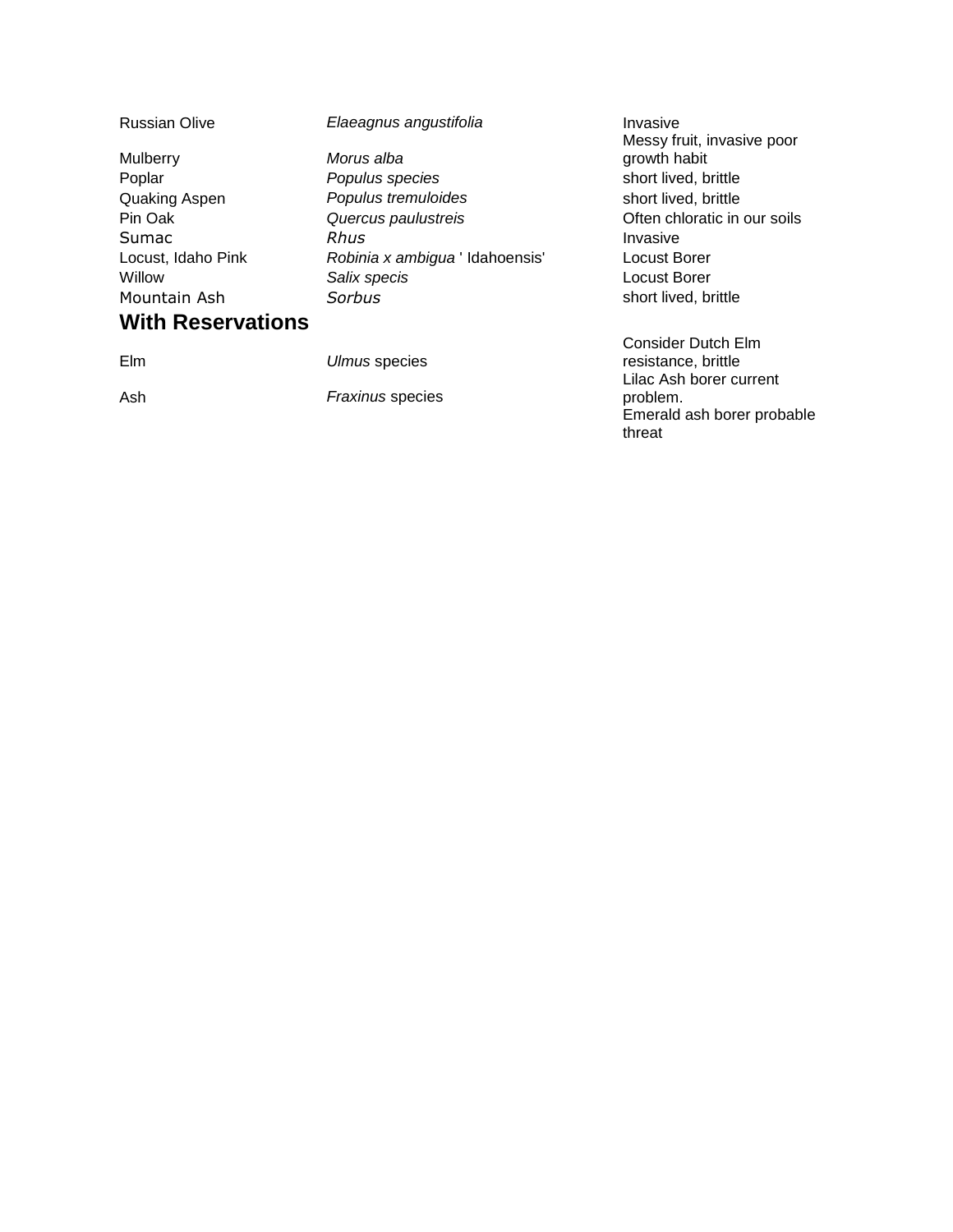## **Highly Desirable Trees For Street Planting:**



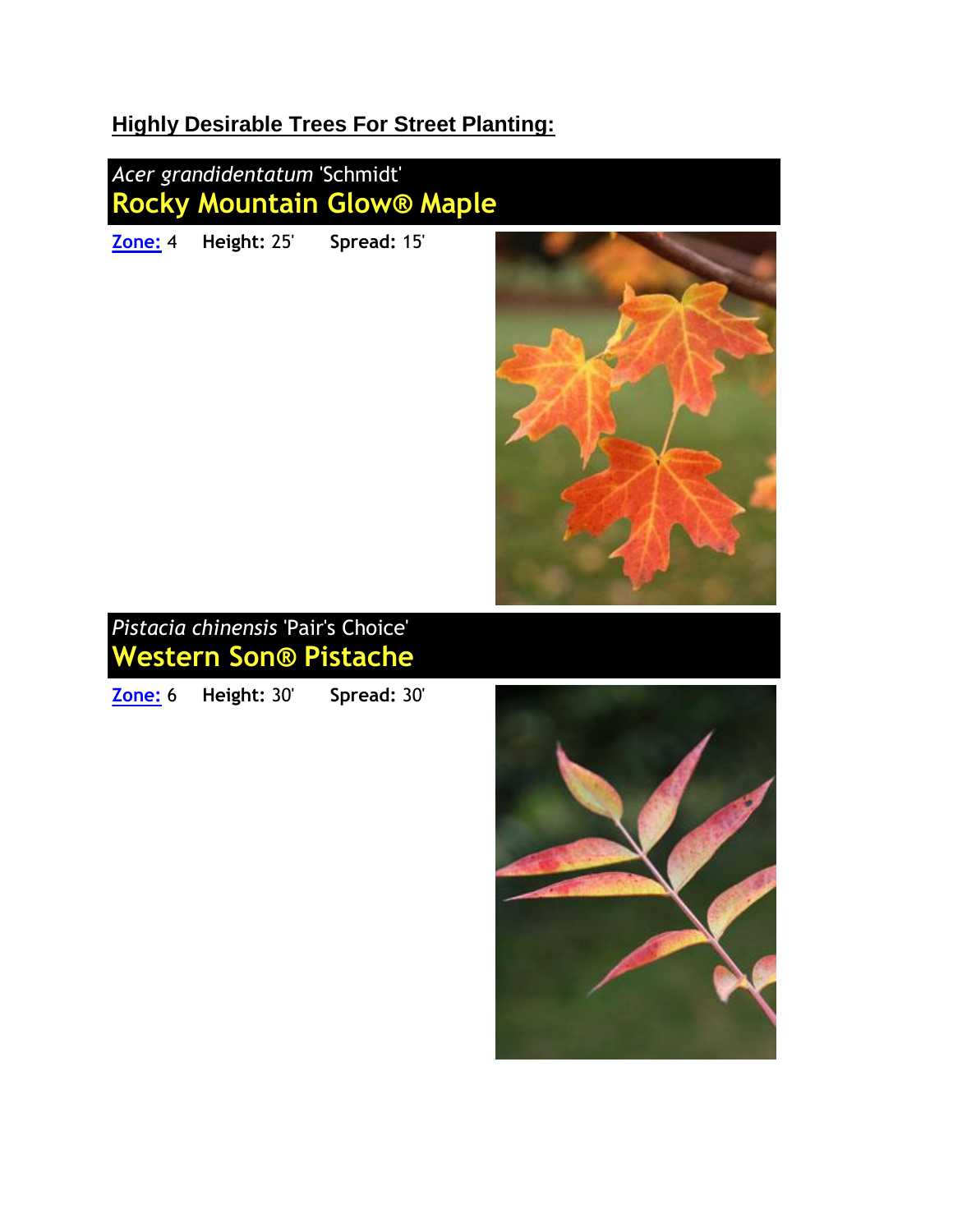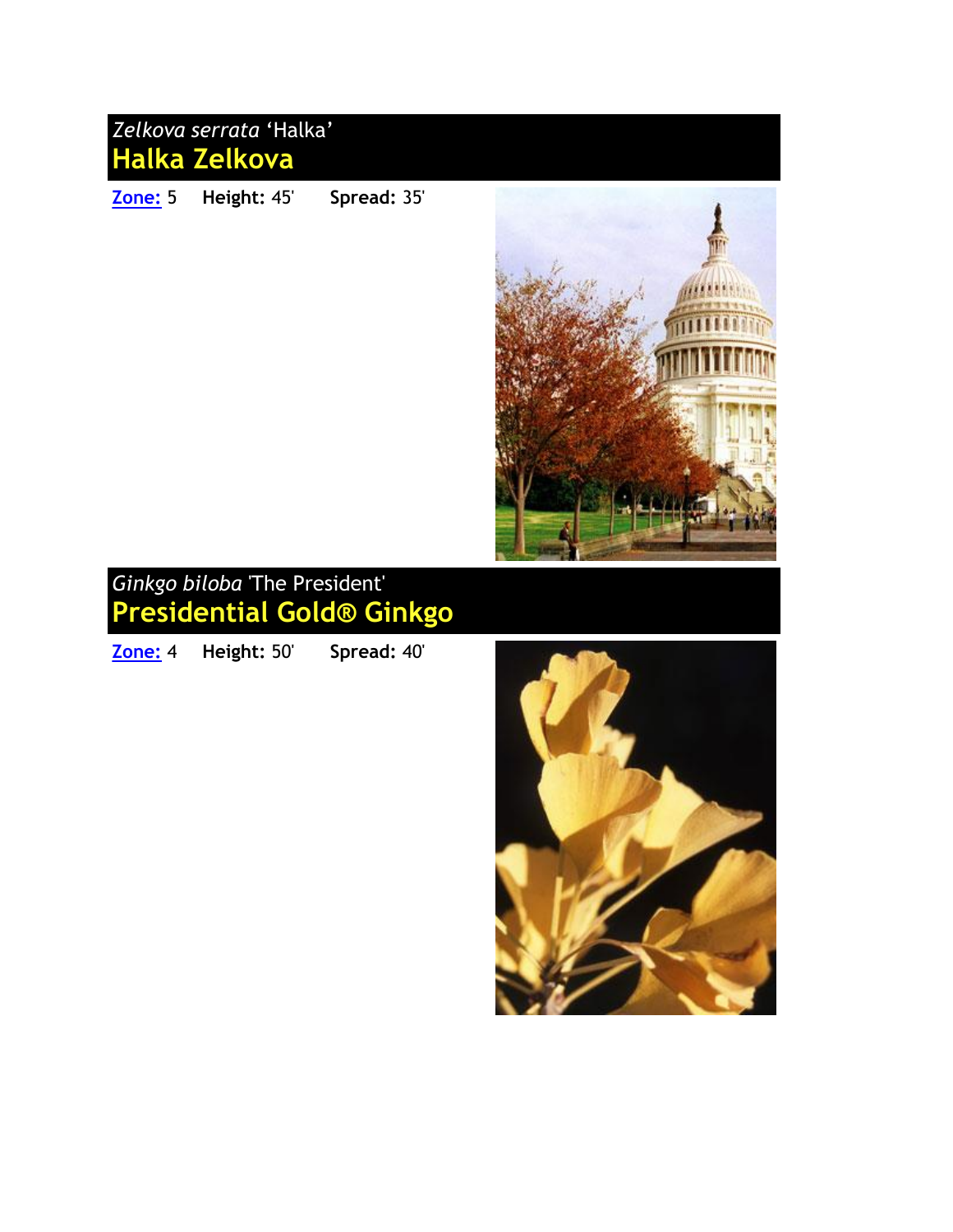

## *Koelreuteria paniculata* 'JFS-Sunleaf' **Summerburst® Goldenrain Tree**

**[Zone:](http://www.jfschmidt.com/introductions/summerburst/index.html)** 5 **Height:** 30' **Spread:** 30'

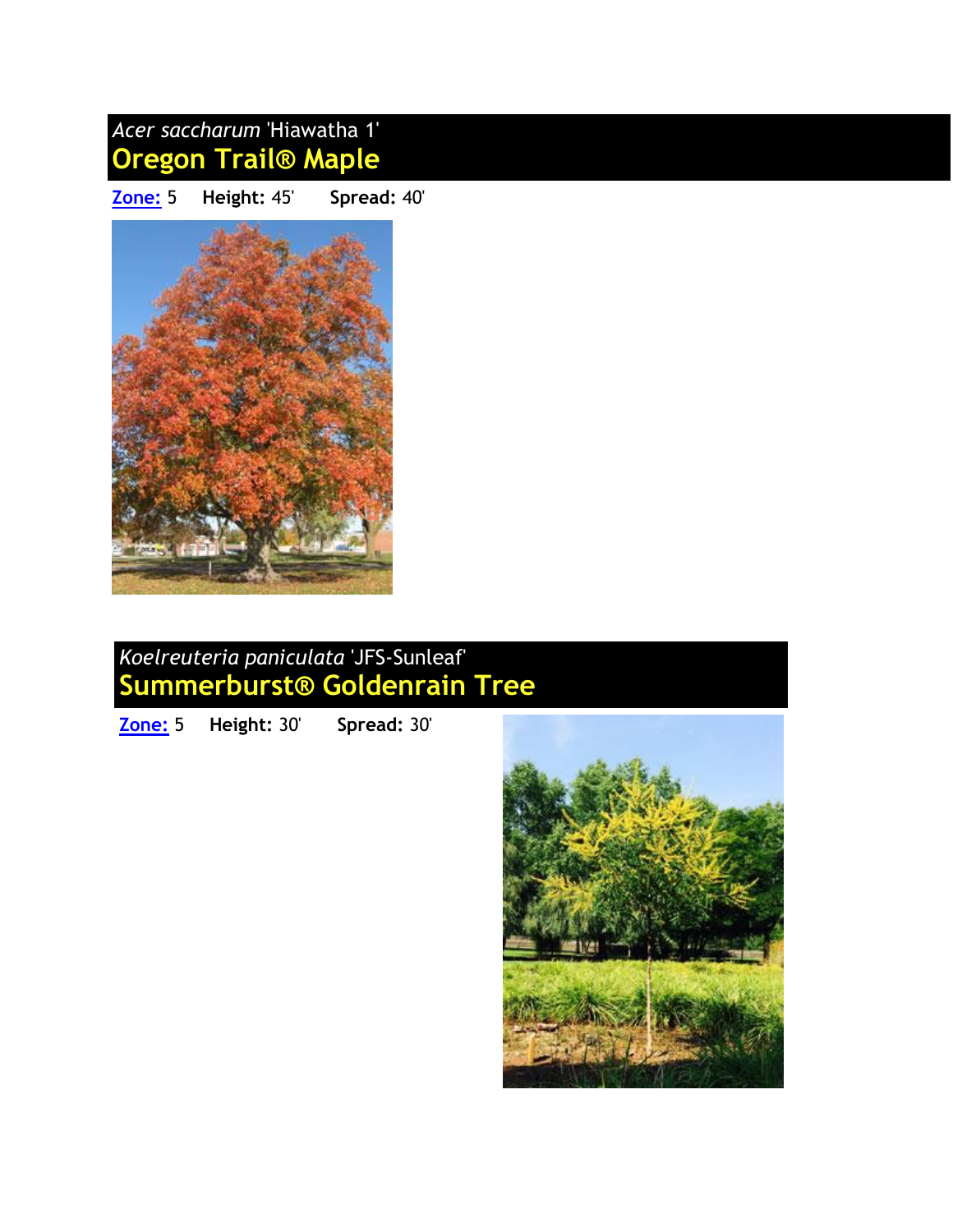## *Phellodendron lavallei* 'Longenecker' **Eye Stopper™ Cork Tree**

**[Zone:](http://www.jfschmidt.com/introductions/eyestopper/index.html)** 4 **Height:** 40' **Spread:** 35'





**[Zone:](http://www.jfschmidt.com/introductions/metrogold/index.html)** 5b **Height:** 35' **Spread:** 20'